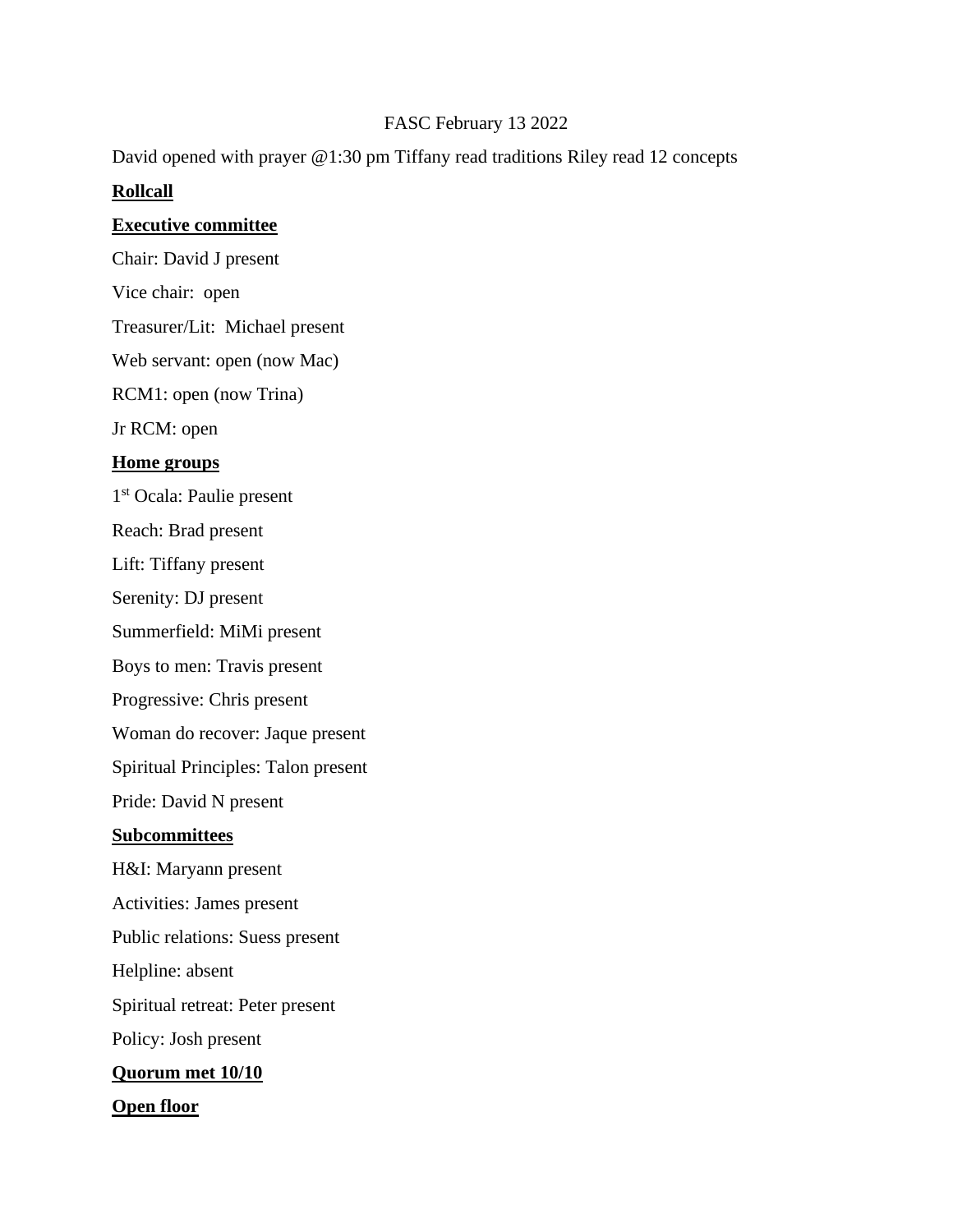David opening statement to have area fun smoothly professionally asks that 1 person speak at a time please raise hands and keep it to 2-3 mins

James from How we recover homegroup from Leesburg would like to become a part of forest area has a donation to give to this area this month already. Josh read from policy on new homegroups and how to become part of area to James from Leesburg

Josh is now vice chair of policy and will be the voice for policy at area and will represent Policy committee

Lindsey do we have meeting list to give to the home groups David J stated he was in contact with Charile to get templet for the meeting list Charlie referred him to another recovering addict we are working on it to the best of our ability

### **Secretary report**

Motion was made not to read last month's mins they were not read but the mins were approved

### **Lit report**

See attached

### **Treasurer's report**

See attached

Gave out year-end report to all GSRS

### **Motion made by Women do recover 2nd by Summerfield**

### **To approve end of the year report APPROVED**

Storage went up

### **RCM report**

EVERY GSR WAS GIVEN A CAR/CAT REPORT IT CONTAINS 5 MOTIONS AT THE END OF THE REPORT IS A PAPER PLEASE FILL IT OUT WITH THE RESULTS OF THE 5 MOTIONS IN THE CAR/CAT REPORT TO GIVE TO OUR RCM. PLEASE STATE YOUR HOME GROUP ON THE TOP OF THE REPORT

**Motion made by women do recover 2nd by serenity** 

**To reimburse Treasurer for the amount to print and binder each car/cat report for each home group 10 copies 10 binders APPROVED**

FEBUARY 27 CAR/CAT REPORT WORKSHOP IN GAINSVILLE WILL ALSO BE ON ZOOM

TO GET ZOOM CODE GO TO UNCOAST AREA WEBSITE – CALENDAR – SCROLL DOWN TO EVENTS – SELECT EVENT

# **H&I**

See attached need flyer for H&I learning day approved in new business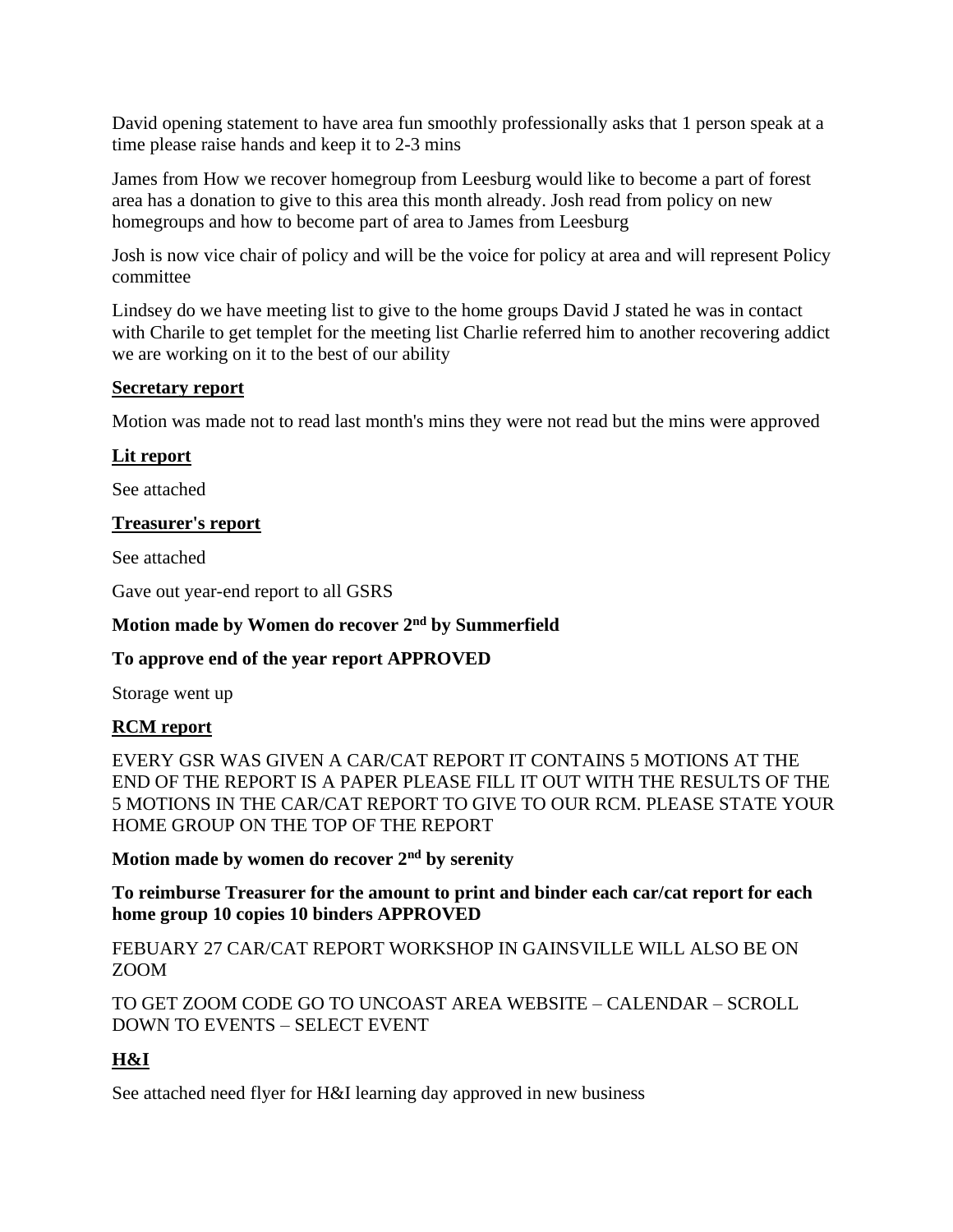## **Activities**

See attached

Have nomination for new Act Chair

## **Helpline**

No report absent

### **Spiritual retreat**

All fundraising event have been cancelled due to covid Spiritual retreat has been canceled due to covid and not being able to have fundraisers due to covid and will be rescheduled at a later time.

# **Public Relations**

See attached

# **Policy committee**

See attached

# **GSR reports**

1 st Ocala: Anniversaries: James D 14 years Richard 14 years Dina 1 year celebration last Thursday of the month @ St Matthews 7:30

Reach: Anniversaries: Brad C 3years Stephanie 1-year Last Tuesday of the month at St Marks Hall @7:15

Lift: Anniversaries: Ciara 1 year

Serenity: Anniversaries: Mrs. Chris 13 years Sandy 20 years

Summerfield: nothing Boys to men: nothing

Progressive: Jason R 2 years \*\*effective 3-4-22 Friday night meeting will be moved from 8:30- 9:30 to 7:00-8:00\*\*

Women do recover: NEED SUPPORT

Spiritual Principles: nothing Pride: nothing

Break 3:00pm returned @ 3:10 with prayer

### **Old business**

All 9 motions from last month were passed

### **New business**

H&I flyer for learning day was passed 10 yes 0 no 0 abstain

# **22.12 motion made by Serenity in the shores 2nd by Boys to men**

**Nomination for DJ to be Vice Chair of area**